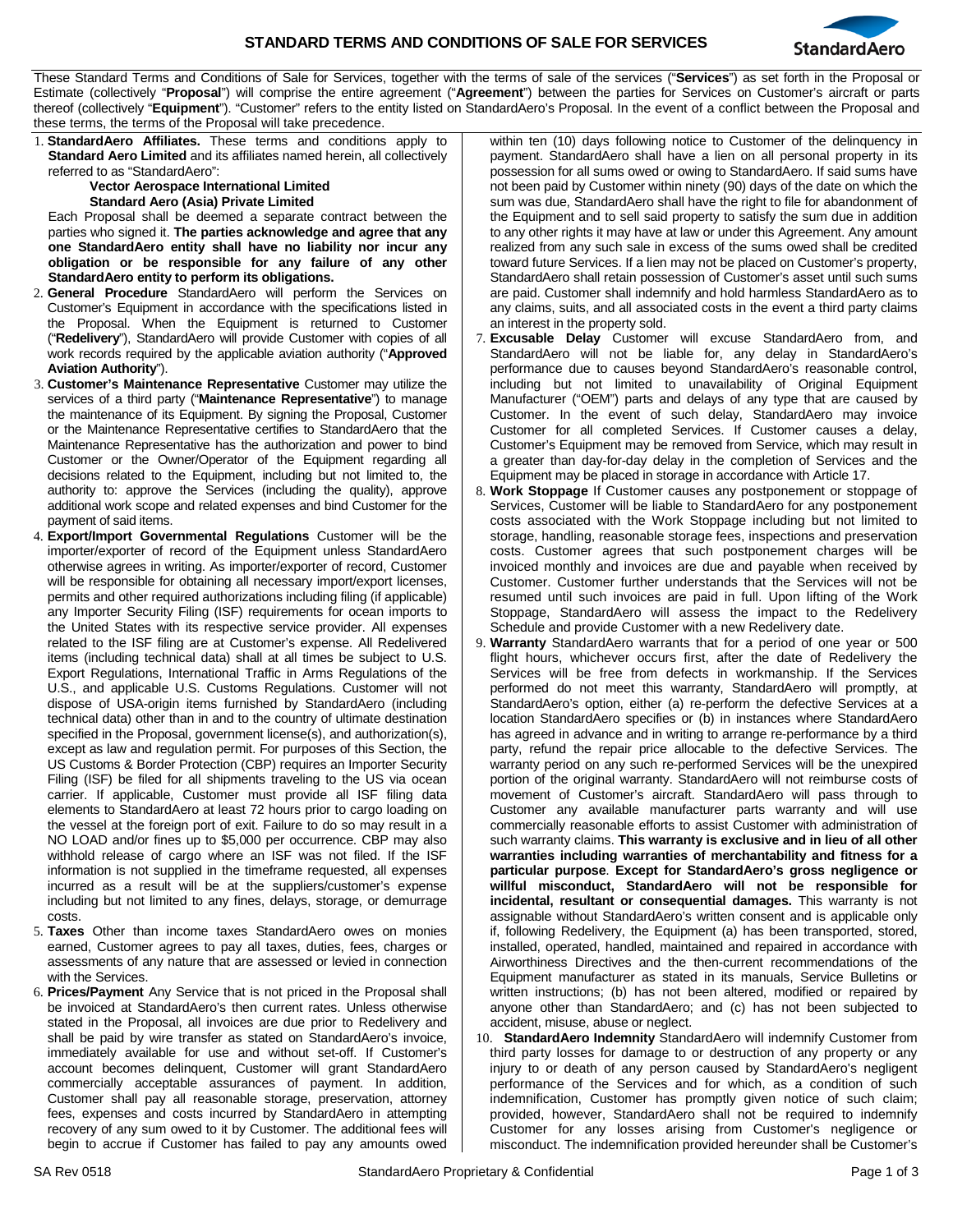

sole and exclusive remedy for such third party losses. StandardAero shall indemnify Customer from and against all losses resulting in injuries or damages suffered by employees of StandardAero to the extent they arise from performance of the Services hereunder.

- 11. **Customer Indemnity** Customer will indemnify StandardAero from third party losses for damage to or destruction of any property (including the Equipment) or any injury to or death of any person caused by Customer's use, operation, repair, maintenance, or disposition of the Equipment; provided, however, Customer shall not be required to indemnify StandardAero for any losses caused by StandardAero's negligence or misconduct in its performance of the Services. Customer shall indemnify StandardAero from and against all losses resulting in injuries or damages suffered by employees of Customer and Customer's Maintenance Representative while on the premises of StandardAero.
- 12. *Limitation of Liability* **The total liability of StandardAero shall not exceed the dollar value of the amounts paid by Customer for the Services provided. Neither Party shall be liable for indirect, special, incidental, punitive or consequential damages including, without limitation, loss of use, revenue or diminution of value whether as a result of breach of contract, warranty and any other claims at law or in equity including claims for fraud or tort. This limitation of liability shall not apply to instances of gross negligence or willful misconduct by StandardAero or to the indemnity obligations stipulated in this agreement.**
- 13. **Customer Insurance** If StandardAero is providing Services on Customer's Aircraft, Customer shall, at its expense, procure, maintain and keep in full force and effect hull insurance to protect the value of the Equipment. Additionally, Customer shall, at its expense, for the same duration, procure, maintain and keep in full force and effect a general liability policy with minimum limits of \$100,000,000.00 per occurrence, and will name StandardAero as an additional insured. All Customer policies will be endorsed to waive any and all subrogation against StandardAero. Before Services commence, Customer will provide StandardAero with Certificates of Insurance evidencing the waiver of subrogation and providing that the insurance may not be cancelled without 30 days prior written notice to StandardAero. Customer's failure to provide a Certificate of Insurance does not relieve Customer of the obligations stated herein. Customer acknowledges that StandardAero is not liable for loss of the Aircraft or other damage to property, personal injury or death of any person, while the Aircraft is in flight unless such occurrence is solely caused by a product or component improperly repaired by StandardAero under the terms of this Agreement. For purposes of this clause, the term "in flight" is defined as the time period commencing when the Aircraft moves forward in taking off or attempting to take-off for air transit, while in the air and until the Aircraft comes to rest after landing. Furthermore, StandardAero shall not be liable for damage to the Aircraft while in the care, custody or control of StandardAero if such damage was a result of an Act of God or reasons beyond the control of StandardAero unless such damage is due to the negligence or misconduct of StandardAero.
- 14. **StandardAero Insurance** StandardAero, at its expense, will maintain until Redelivery of the Equipment the following insurance coverage: Aviation Products Liability including Aviation Premises, Products and Completed Operations and Hangarkeepers Liability for a Combined Single Limit Bodily Injury and Property Damage in the amount of \$200,000,000 each occurrence (aggregate in respect of products liability).
- 15. **Confidentiality** Unless agreed in writing, any information shared with each other shall be held in confidence and may not be disclosed to others except as to each party's insurers. This does not apply to information which: (a) is or becomes part of the general public knowledge other than as a result of breach of any confidentiality obligation; or (b) which was known prior to receipt from the nondisclosing party. This Agreement does not give either party the right to use the trademarks of the other or grant any rights to any patent or proprietary data owned or licensed by the other party, which may be accomplished by a separate agreement as needed.
- 16. **Termination** Either Party may terminate this Agreement upon thirty (30) days written notice for breach of any material provision,

unless such breach is cured within the thirty (30) days. StandardAero may terminate this Agreement immediately if Customer (a) fails to make any of the required payments when due, (b) makes any agreement with Customer's creditors due to Customer's inability to make timely payment of Customer's debts, (c) enters into compulsory or voluntary liquidation, (d) becomes insolvent, or (e) becomes subject to the appointment of a receiver of all or a material part of Customer's assets. Upon any such termination, Customer will not be relieved of Customer's obligation to pay for Services performed and Customer's Equipment may be placed into storage in accordance with Article 17.

- 17. **Risk of Loss** Risk of loss or damage to the Equipment will pass to Customer upon Redelivery. If Customer's Equipment cannot be Redelivered when ready due to Customer's 1) act or failure to act, including but not limited to, the failure to make payment 2) refusal to accept Redelivery, or 3) request that Redelivery not be made when otherwise ready, risk of loss shall pass to Customer upon the placement of the Equipment in storage (whether stored in StandardAero's facility, parked or moved to any other storage location). In such event, all reasonable expenses StandardAero incurs for activities such as, but not limited to, preparation for placement into storage, handling, reasonable storage fees, inspection and preservation will be due and payable on receipt of StandardAero's invoice. Customer will be liable for all insurance costs and will indemnify StandardAero for all costs associated with such storage or parking, including delay, lost opportunities and profits from Customer's failure to vacate an available slot in StandardAero's facilities.
- 18. **Customer Furnished Material** Consistent with the charges specified in the Proposal, Customer may supply agreed parts to StandardAero if the part is: (a) furnished with an Approved Aviation Authority serviceability tag; (b) ready for immediate use; and (c) Customer signs necessary waivers if the parts are not OEM approved. If Customer's delay in providing parts delays StandardAero's performance, StandardAero may supply the parts at Customer's expense. StandardAero disclaims all liability for such parts and Customer will indemnify StandardAero from and against any and all claims, demands, losses, costs and expenses for the performance of such parts.
- 19. **Dispute Resolution and Governing Law** This Agreement shall be governed by the laws of the State of New York, (excluding its conflict of law provisions, the UN Convention on Contracts for the International Sale of Goods, and any laws which govern the validity, perfection, or creation of any lien or security interest hereunder and the exercise of rights or remedies with respect of such lien or security interest for a particular item which will be governed by the laws of the applicable jurisdiction pertaining to liens). If the Parties are unable to amicably resolve any dispute within sixty (60) days, the dispute will be settled by binding arbitration in accordance with the Commercial Arbitration Rules of the International Chamber of Commerce in a mutually agreed location. Either Party may take appropriate legal action as may be required for the enforcement of such arbitration award.
- 20. **Subcontracting** StandardAero has the right to subcontract any Service to any subcontractor that is properly certified by the Approved Aviation Authority. StandardAero will pass through to Customer all available warranties and use commercially reasonable efforts to assist Customer in administering any warranty claim. In the event that Customer requires Customer's choice of subcontractor, Customer will: (1) contract directly with them; (2) verify provision of adequate insurances of the types and values StandardAero requires; (3) verify compliance with all security measures of the applicable facility; and (4) indemnify StandardAero from and against any claim that arises from their performance of services or presence in StandardAero's facility.
- 21. **Assignment** This Agreement may not be assigned without the prior written consent of the other party, except that Customer's consent will not be required for an assignment by StandardAero to one of StandardAero's affiliates.
- 22. **Waiver of Immunity** If Customer is incorporated or based outside the United States, to the extent that Customer or any of Customer's property becomes entitled to sovereign or other immunity from any legal action, Customer waives Customer's immunity in connection with this Agreement.
- 23. **Language, Notices** All correspondence and documentation connected with this Agreement will be in English, given in writing, effective upon receipt, and provided to the addresses set forth on the Proposal, which may be changed by written notice.